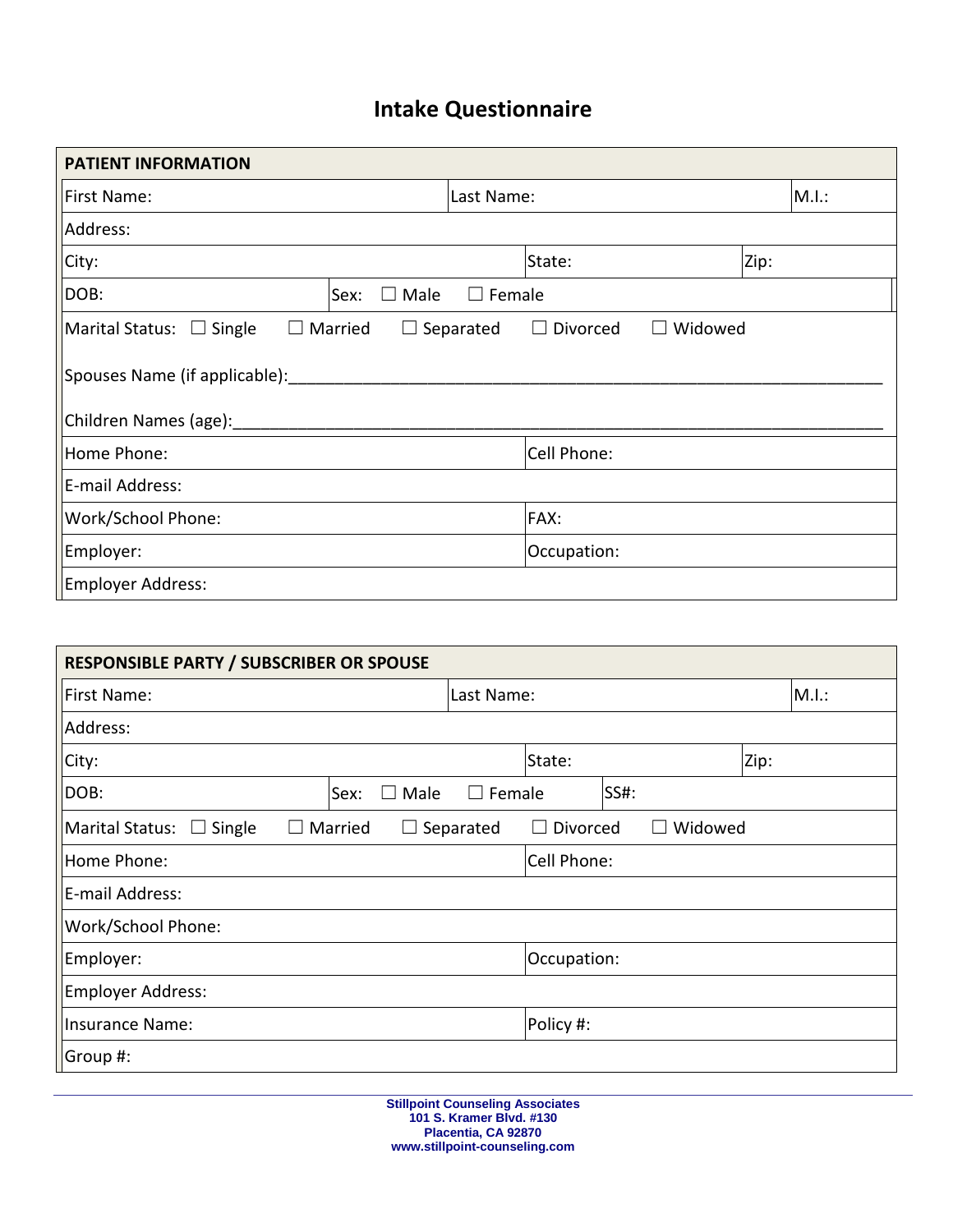| <b>PRIMARY PHYSICIAN</b> |             |      |
|--------------------------|-------------|------|
| First Name:              | Last Name:  |      |
| Address:                 |             |      |
| City:                    | State:      | Zip: |
| Phone:                   | <b>FAX:</b> |      |
| E-mail Address:          |             |      |

| <b>PRIMARY TEACHER (if applicable)</b> |             |      |
|----------------------------------------|-------------|------|
| First Name:                            | Last Name:  |      |
| Address:                               |             |      |
| $\left\vert$ City:                     | State:      | Zip: |
| Phone:                                 | <b>FAX:</b> |      |
| E-mail Address:                        |             |      |

| <b>Referral Source</b>                                                                                            |            |                               |
|-------------------------------------------------------------------------------------------------------------------|------------|-------------------------------|
| First Name:                                                                                                       | Last Name: |                               |
| Address:                                                                                                          |            |                               |
| City:                                                                                                             | State:     | Zip:                          |
| $\vert$ Do we have your permission to release information to the referring professional when it<br>s appropriate? |            | $\square$ Yes<br>$\square$ No |
| Referred by your Insurance Company? Which Insurance Company:                                                      |            | $\Box$ Yes<br>$\Box$ No       |
| Other Referral Source:                                                                                            |            |                               |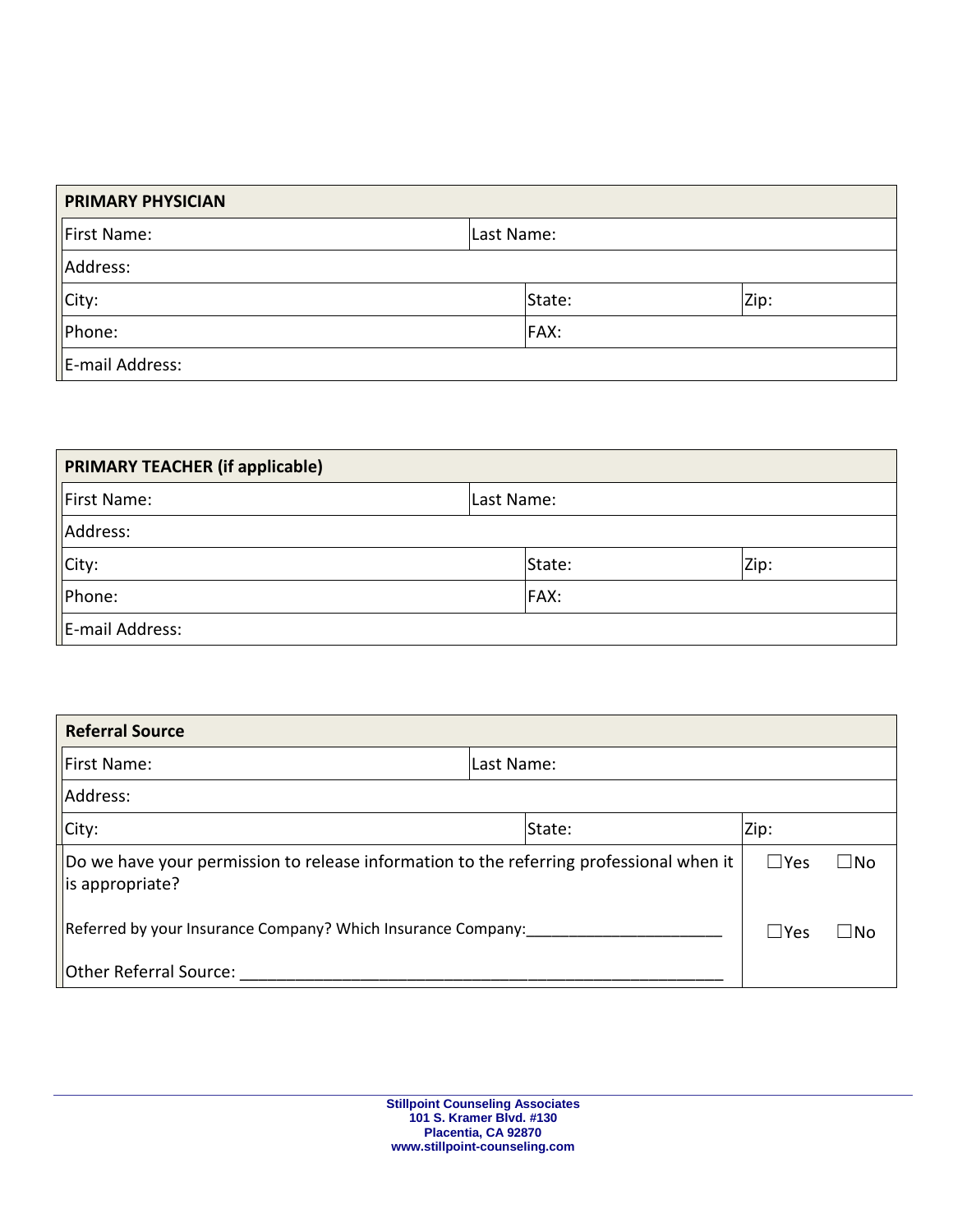### **II. Intake Questionnaire**

In order for us to be able to fully evaluate you, please fill out the following intake questionnaire to the best of your ability. We realize there is a lot of information and you may not remember or have access to all of it; do the best you can. If there is information you do not want in your medical chart, please note that in the margin.

|                                                                             | Thank you!                                                                                                       |                      |
|-----------------------------------------------------------------------------|------------------------------------------------------------------------------------------------------------------|----------------------|
| <b>TREATMENT INFORMATION</b>                                                |                                                                                                                  |                      |
| Purpose of Consultation (Please give a brief summary of the main problems): |                                                                                                                  |                      |
|                                                                             |                                                                                                                  |                      |
|                                                                             |                                                                                                                  |                      |
|                                                                             |                                                                                                                  |                      |
| Why did you seek treatment at this time?                                    |                                                                                                                  |                      |
|                                                                             |                                                                                                                  |                      |
|                                                                             |                                                                                                                  |                      |
|                                                                             |                                                                                                                  |                      |
| What services are you interested in? (check all that apply)                 |                                                                                                                  |                      |
| <b>Individual Therapy</b>                                                   | <b>Family Therapy</b>                                                                                            | <b>Group Therapy</b> |
| Couples Therapy                                                             | Child/Adolescent Therapy                                                                                         | Life Skills Coaching |
|                                                                             | Prior attempts to correct the problem / Prior Psychiatric/Psychological Treatment                                |                      |
|                                                                             | (Please include contact with other professionals, medications, types of treatment, etc.):                        |                      |
|                                                                             |                                                                                                                  |                      |
|                                                                             |                                                                                                                  |                      |
|                                                                             |                                                                                                                  |                      |
| school, finances, children):                                                | Current Life Stresses (include anything that is currently stressful to you, examples include relationships, job, |                      |
|                                                                             |                                                                                                                  |                      |
|                                                                             |                                                                                                                  |                      |
|                                                                             |                                                                                                                  |                      |
|                                                                             | What would successful treatment results look like? (What are your treatment goals?):                             |                      |
|                                                                             |                                                                                                                  |                      |
|                                                                             |                                                                                                                  |                      |
|                                                                             |                                                                                                                  |                      |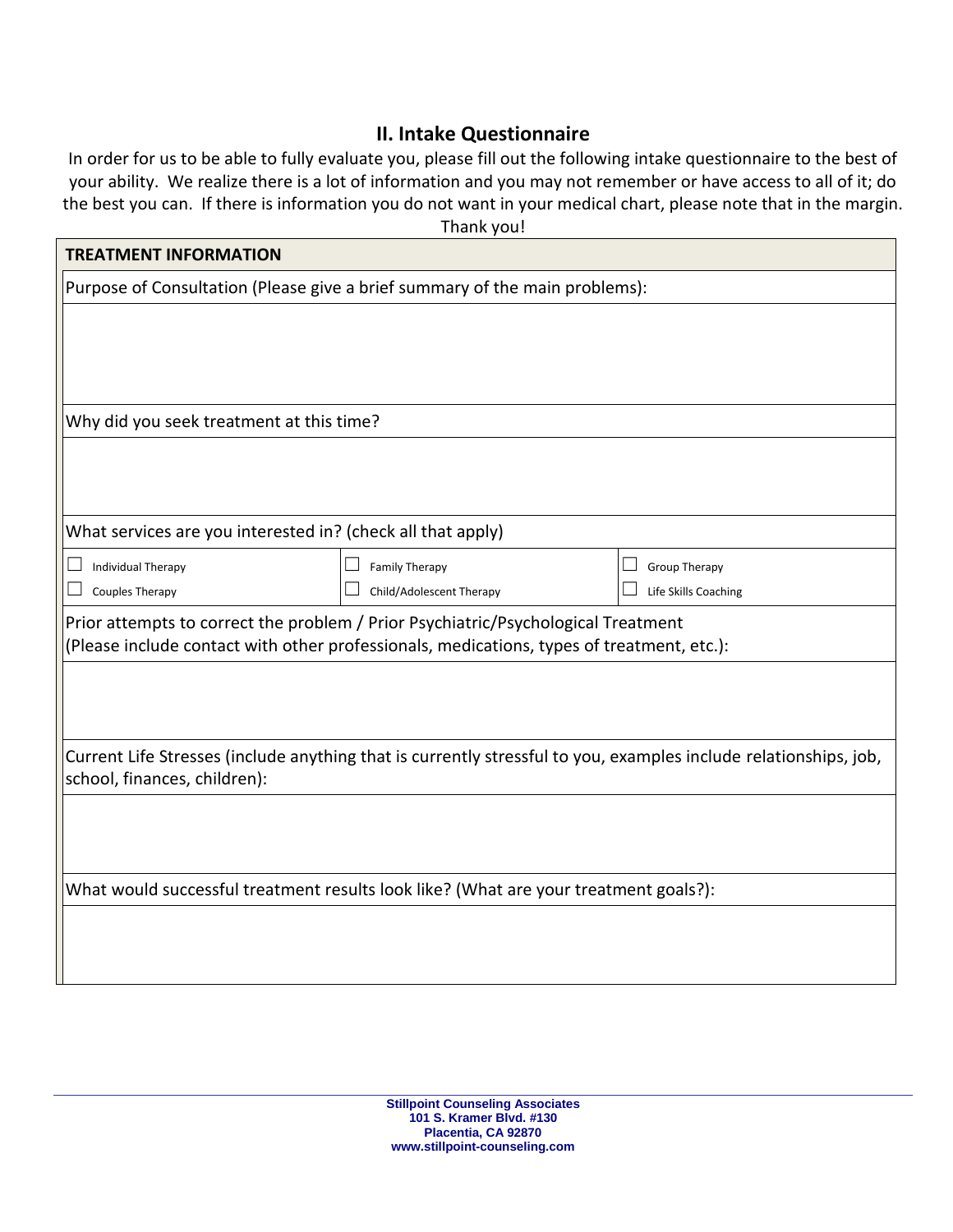## **III. Medical and Family History**

#### **MEDICAL HISTORY**

 $\overline{\phantom{a}}$ 

 $\overline{\phantom{a}}$ 

 $\overline{\phantom{a}}$ 

 $\overline{\phantom{a}}$ 

 $\overline{\phantom{a}}$ 

 $\overline{\phantom{a}}$ 

 $\overline{\phantom{a}}$ 

 $\overline{\phantom{a}}$ 

Relevant Medical Problems and Conditions (past and current, changes in conditions):

Medications (past and current: dosage, dates if initial prescriptions, length of drug trial, results, name of prescribing MD):

Doctors / Clinics seen regularly:

History of Suicidal or Homicidal thoughts? (past and current, acted on?):

History of Hallucinations?

History of Head Trauma? (describe):

History of Seizures or Seizure-like activity? (Periods of spaciness / confusion / lost time, etc.):

Prior Hospitalizations (place, cause, date, outcome):

**Sleep Behavior**: sleepwalking, nightmares, recurrent dreams, current problems (getting up, going to bed):

#### **Family History**

Family Structure (who lives in your current household):

Current Marital or Relationship Satisfaction:

Significant Developmental Events (include marriages, separations, divorces, deaths, traumatic events, losses, abuse, etc.):

> **Stillpoint Counseling Associates 101 S. Kramer Blvd. #130 Placentia, CA 92870 www.stillpoint-counseling.com**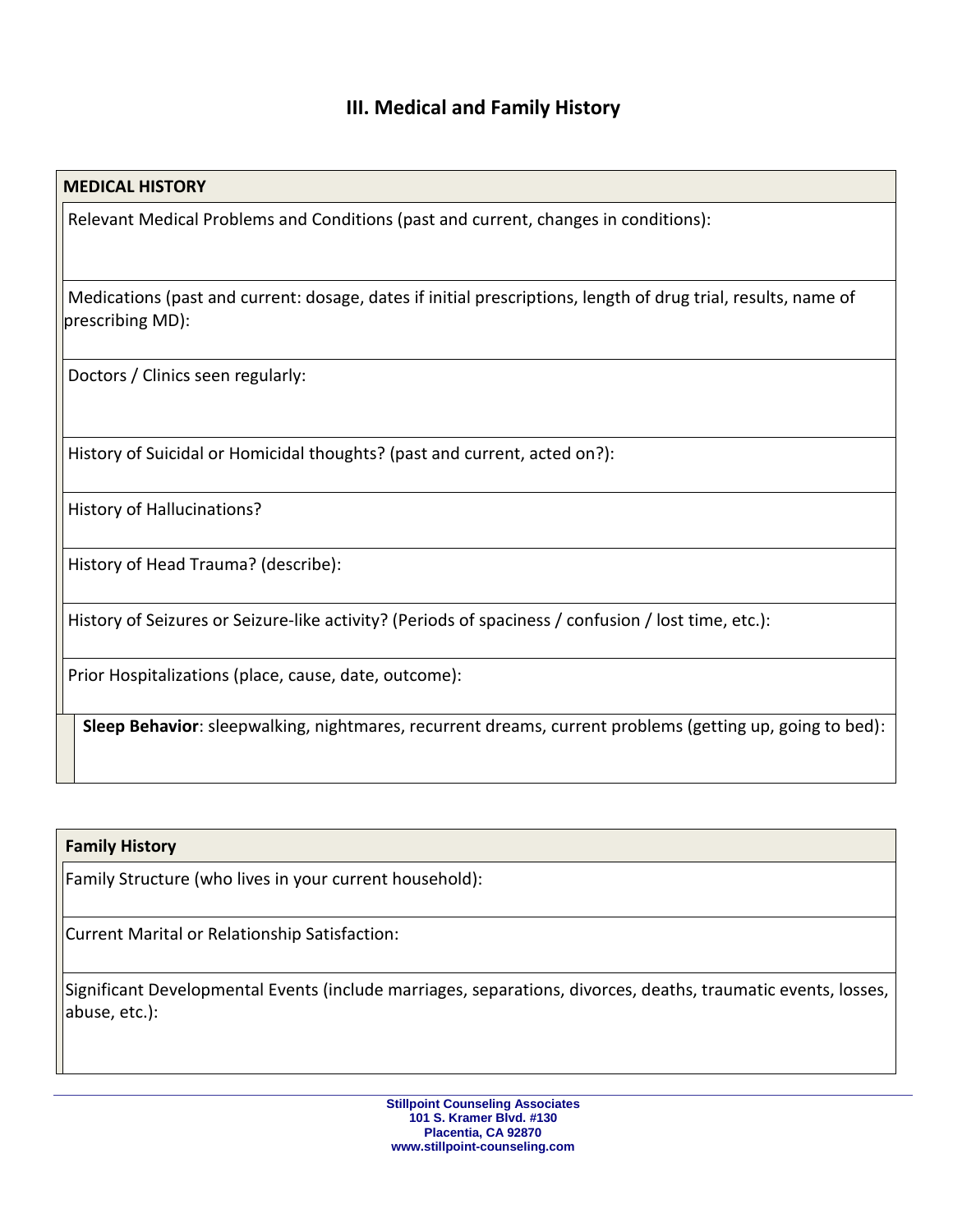| Outside work:<br>Have any of your mother's blood relatives ever had any learning or psychiatric problems including such things<br>Outside work: | Legal Custody Arrangement (if patient is a minor):                                                      |
|-------------------------------------------------------------------------------------------------------------------------------------------------|---------------------------------------------------------------------------------------------------------|
|                                                                                                                                                 | History of Past Marriages (adult patient and partner / or parents if patient is a minor):               |
|                                                                                                                                                 | Siblings of minor patient /or children of adult patient (names, ages, problems, strengths):             |
|                                                                                                                                                 | Cultural / Ethnic & Religious Background:                                                               |
|                                                                                                                                                 | <b>Natural Mother's History</b>                                                                         |
|                                                                                                                                                 | Age:                                                                                                    |
|                                                                                                                                                 | School - Highest grade completed:                                                                       |
|                                                                                                                                                 | Learning problems:                                                                                      |
|                                                                                                                                                 | Behavior problems:                                                                                      |
|                                                                                                                                                 | Marriages:                                                                                              |
|                                                                                                                                                 | <b>Medical Problems:</b>                                                                                |
|                                                                                                                                                 | Childhood atmosphere (family position, abuse, illnesses, etc.):                                         |
|                                                                                                                                                 | Has mother ever sought psychiatric treatment:                                                           |
|                                                                                                                                                 | Mother's alcohol / drug use history:                                                                    |
|                                                                                                                                                 | as alcohol / drug abuse, depression, anxiety, suicide attempts, psychiatric hospitalizations (specify): |
|                                                                                                                                                 | <b>Natural Father's History</b>                                                                         |
|                                                                                                                                                 | Age:                                                                                                    |
|                                                                                                                                                 | School - Highest grade completed:                                                                       |
|                                                                                                                                                 | Learning problems:                                                                                      |
|                                                                                                                                                 | Behavior problems:                                                                                      |
|                                                                                                                                                 | Marriages:                                                                                              |
|                                                                                                                                                 | <b>Medical Problems:</b>                                                                                |
|                                                                                                                                                 | Childhood atmosphere (family position, abuse, illnesses, etc.):                                         |
|                                                                                                                                                 | Has father ever sought psychiatric treatment:                                                           |
|                                                                                                                                                 | Father's alcohol / drug use history:                                                                    |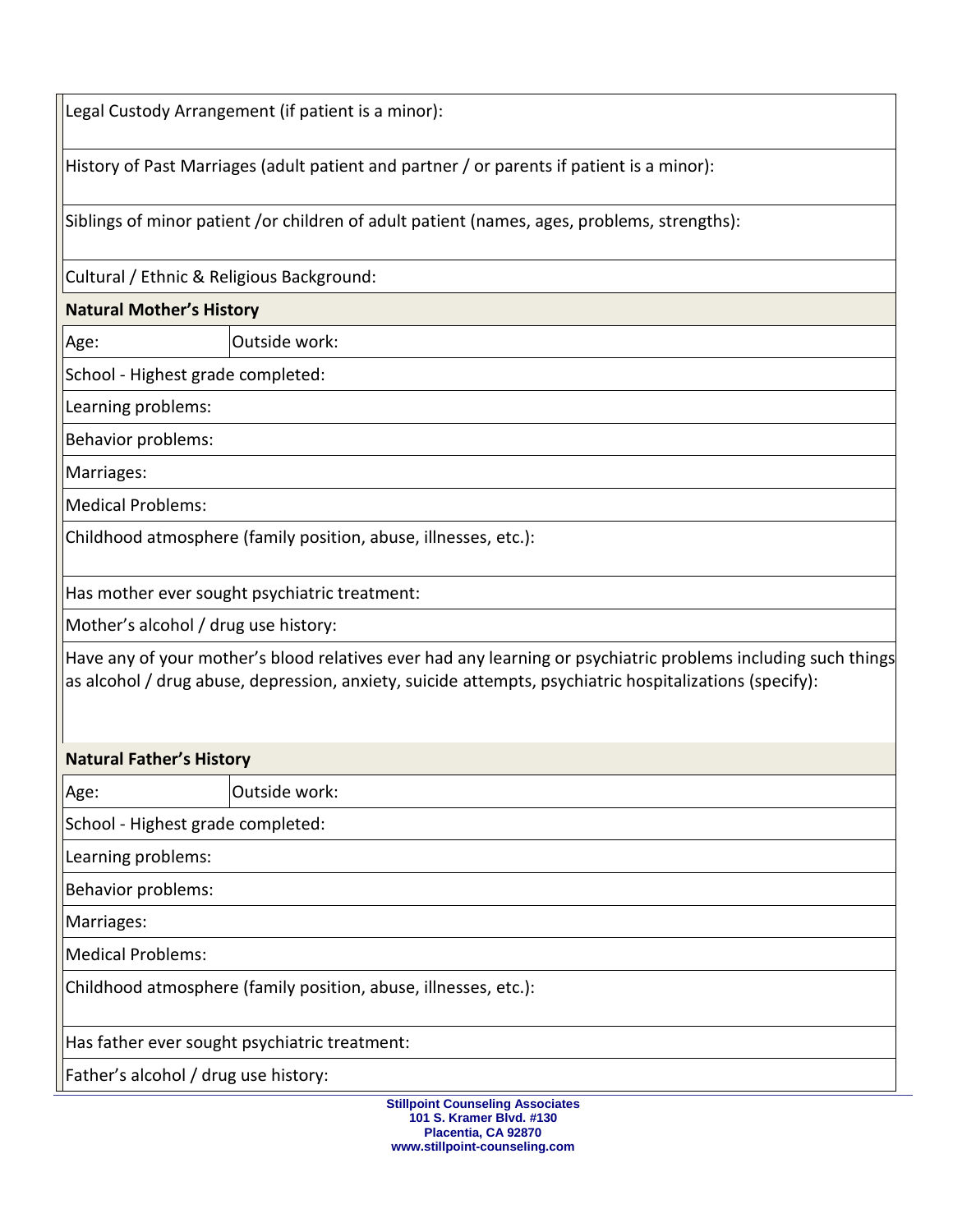Have any of your father's blood relatives ever had any learning or psychiatric problems including such things as alcohol / drug abuse, depression, anxiety, suicide attempts, psychiatric hospitalizations (specify):

# **School History** Last grade completed: Last school attended: Average grades received: Specific learning disabilities: Learning strengths: Any behavior problems in school: **Employment History** Summarize jobs you've had, list most favorite and least favorite: Any work-related problems: What would your employers or supervisors say about you: Military history: **Alcohol and Drug History**  Please list age started and types of substances used through the years and any current usage. Also, describe how each of these substances made you feel; what benefit you got from them.). These include alcohol (hard liquor, beer, wine), marijuana or hash, prescription tranquilizers or sleeping pills, inhalants (glue, gasoline, cleaning fluids, etc.), cocaine or crack, amphetamines or crank or ice, steroids, opiates (heroin, codeine, morphine or other pain killers), barbiturates, hallucinating drugs (LSD, mescaline, mushrooms), PCP: Ever experience withdrawal symptoms from alcohol or drugs: Has anyone told you they thought you had a problem with drugs or alcohol: Have you ever felt guilty about your drug or alcohol use: Have you ever felt annoyed when someone talked to you about your drug or alcohol use: Have you ever used drugs or alcohol first thing in the morning: Caffeine use per day (i.e., coffee, tea, sodas, chocolate):